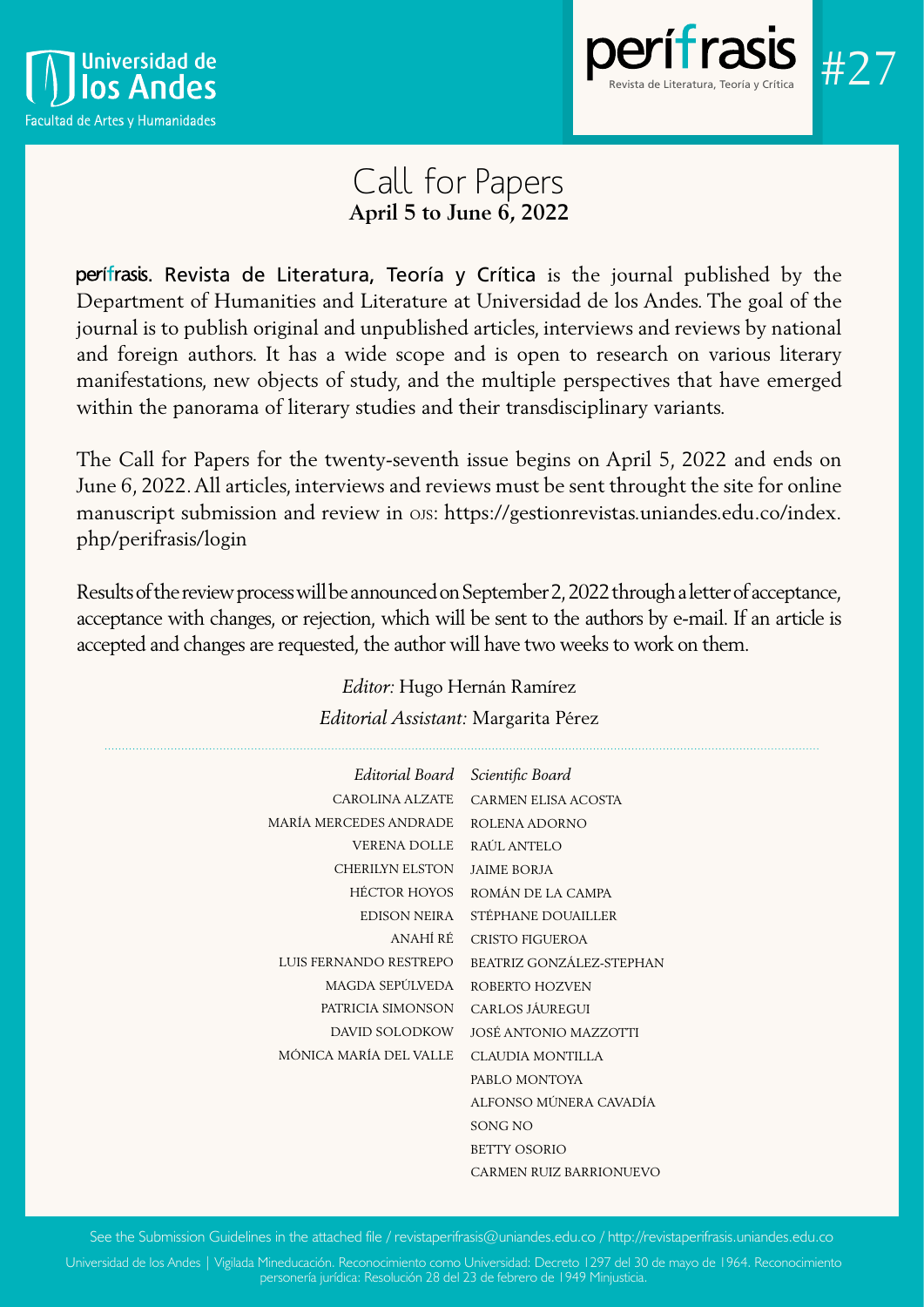



## Overview

. Revista de Literatura, Teoría y Crítica is the journal published by the Department of Humanities and Literature at Universidad de los Andes. Both in its printed and digital (open access) versions, it publishes research articles and reviews in Spanish and English. The journal is published triannually (January-April, May-August and September-December), and each issue is released at the beginning of each period.

The goal of the journal is to publish original and unpublished articles, interviews and reviews by national and foreign authors. It has a wide scope and is open to research on various literary manifestations, new objects of study, and the multiple perspectives that have emerged within the panorama of literary studies and their transdisciplinary variants.

perifrasis is geared toward professors and researchers of literature and related areas, as well as toward undergraduate and graduate students. It has a scientific and editorial board, as well as a group of evaluators—which comprises active national and foreign researchers—, who abide by the principles of academic rigor and pluralism that are characteristic of Universidad de los Andes.

## Submission Guidelines

Articles, interviews and reviews will be received in Spanish and English. Papers submitted to the journal's call for papers must not be under evaluation by any other publication and will only be received throught the site for online manuscript submission and review in ojs: https://gestionrevistas.uniandes.edu.co/index.php/ perifrasis/login. The editorial process and comunication between its actors will also take place throught e-mail.

### *Deadline*

The Call for Papers for the twenty-seventh issue begins on April 5, 2022 and closes on June 6, 2022 and will only be received throught the site for online manuscript submission and review in ojs: https://gestionrevistas.uniandes.edu.co/index.php/ perifrasis/login.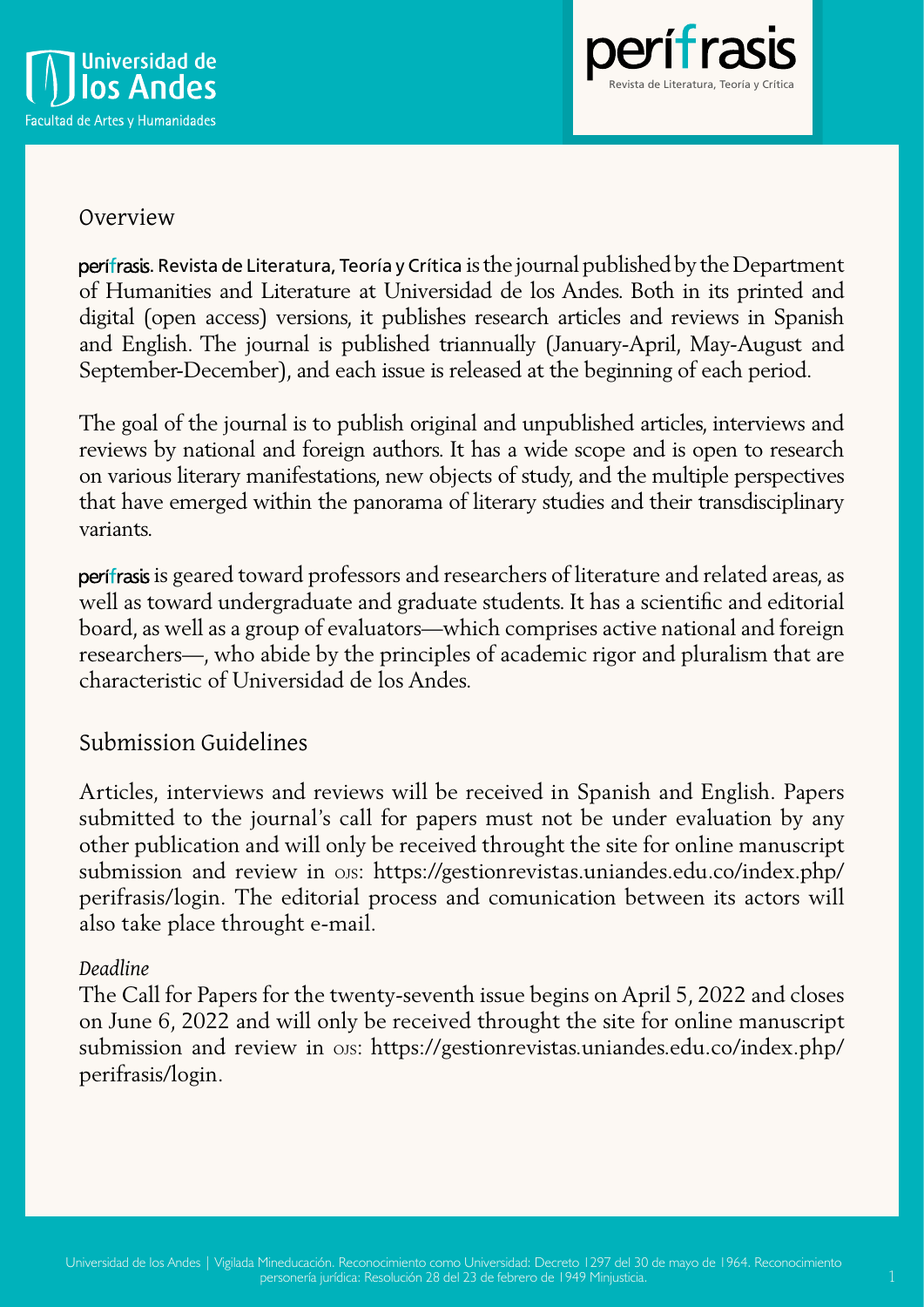



### *Timeline and Editorial Process*

Once the articles or interviews are received, the Editorial Board will evaluate their basic compliance with the editorial requirements of perifrasis. If approved by this committee, the document will be sent for double-blind review by two external peers. **Results of the review will be announced on September 2, 2022** through a letter of acceptance, acceptance with changes, or rejection, which will be sent to the authors by e-mail.

If an article or interview is accepted and changes are requested, the author will have two weeks to work on them. Once these changes are reviewed, the author will be informed about the final approval and publishing dates. During reviewing times, perifrasis may contact the authors.

The Editorial Board will determine, based on the result of the peer review, whether an article will be published or not, as well as which articles can be published in future issues. The Editorial Board reserves the right to decide on copyediting when it deems it necessary.

### *Papers Accepted for Publication*

Once a paper is accepted for publication, the author must sign a consent form for the transfer of rights to Universidad de los Andes for the printed version as well as the digital version of the journal. Authors of accepted paper will receive two copies of the journal where their manuscript appears.

If the author would like to include the article or interview in a different publication, he or she must wait at least six months from the publication date of perifrasis to do so. The author must request written authorization from the Editorial Board and the journal editor, and declare perifrasis as the original publication.

### *Papers Presentation Parameters*

Articles and interviews length must be between 5000 and 8000 words, including footnotes, abstracts, keywords and the list of works cited. Charts, tables, and images are also part of an article's length; in order to use them, the author must make sure all copyright issues have been cleared. Abstracts must clear the thesis, methodology and conclusions of the article. The keywords must adress the author, discipline, period, and regions. Do not use phrases. The Unesco Thesaurus can serve as a guide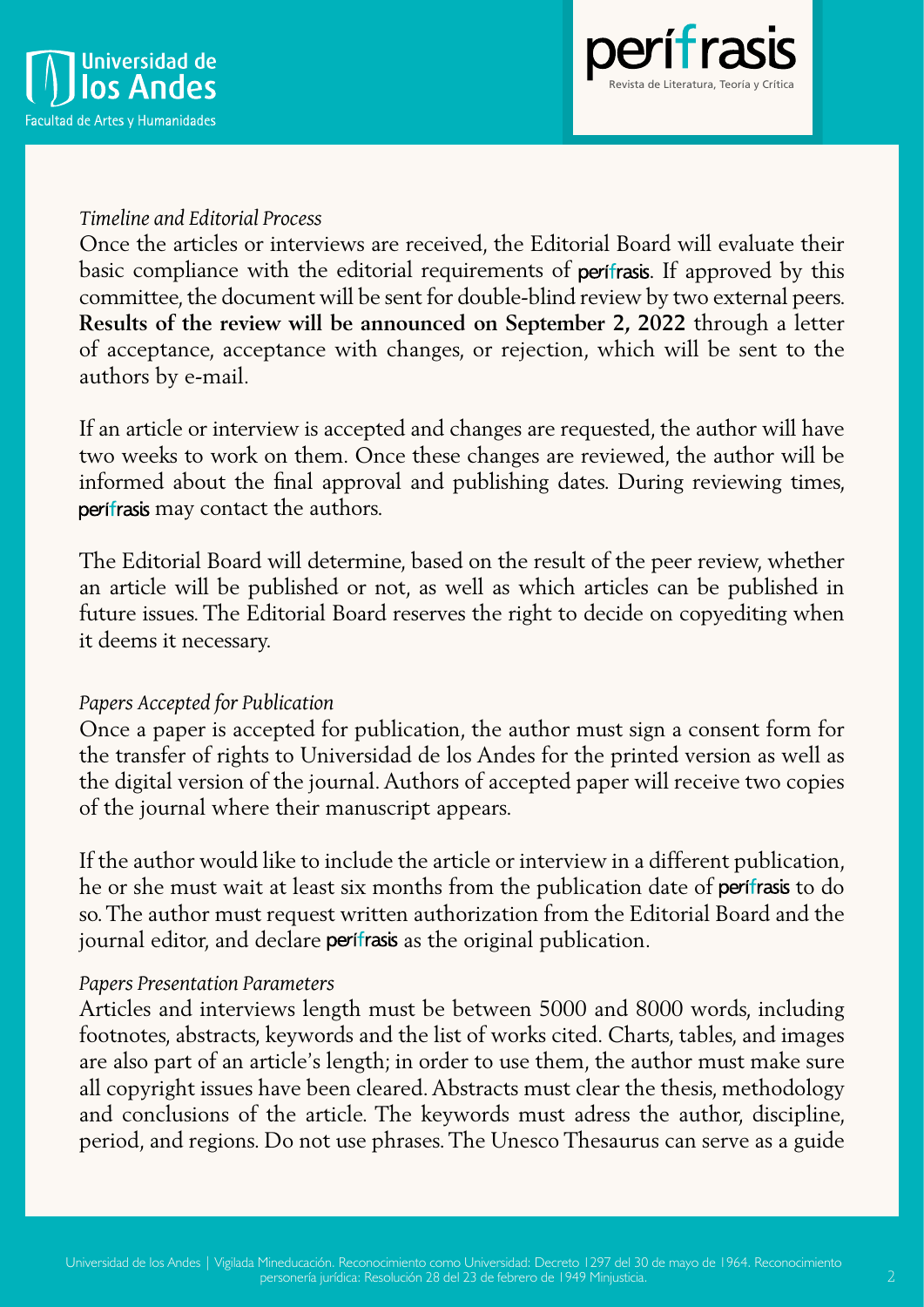



(http://vocabularies.unesco.org/browser/thesaurus/es/).

On its first page, the articles and interviews must include an abstract in English, Spanish and Portuguese no longer than 150 words, and eight keywords. In order to ensure impartiality in the evaluation, the author's name must not appear in any of the paper pages or in the article's name. The author's contact information (name, address, phone numbers, e-mail address, etc.). Once a paper is accepted, the author must send by e-mail his or her updated CV (degrees, current position, institutional affiliation, a list of all publications in books and journals for the last three years), and the research project from which the article derives.

Review length must not exceed 4 pages, and reviews must comply with the same editorial requirements as articles. Moreover, reviewed texts must not exceed three years of antiquity in relation with the issue's projected date of publication.

 bases its editing style on the eighth edition of the *MLA Handbook for Writers of Research Papers* and all articles must comply with the previous rules and the Times New Roman 12-point font, double-spaced, with one-inch margins format.